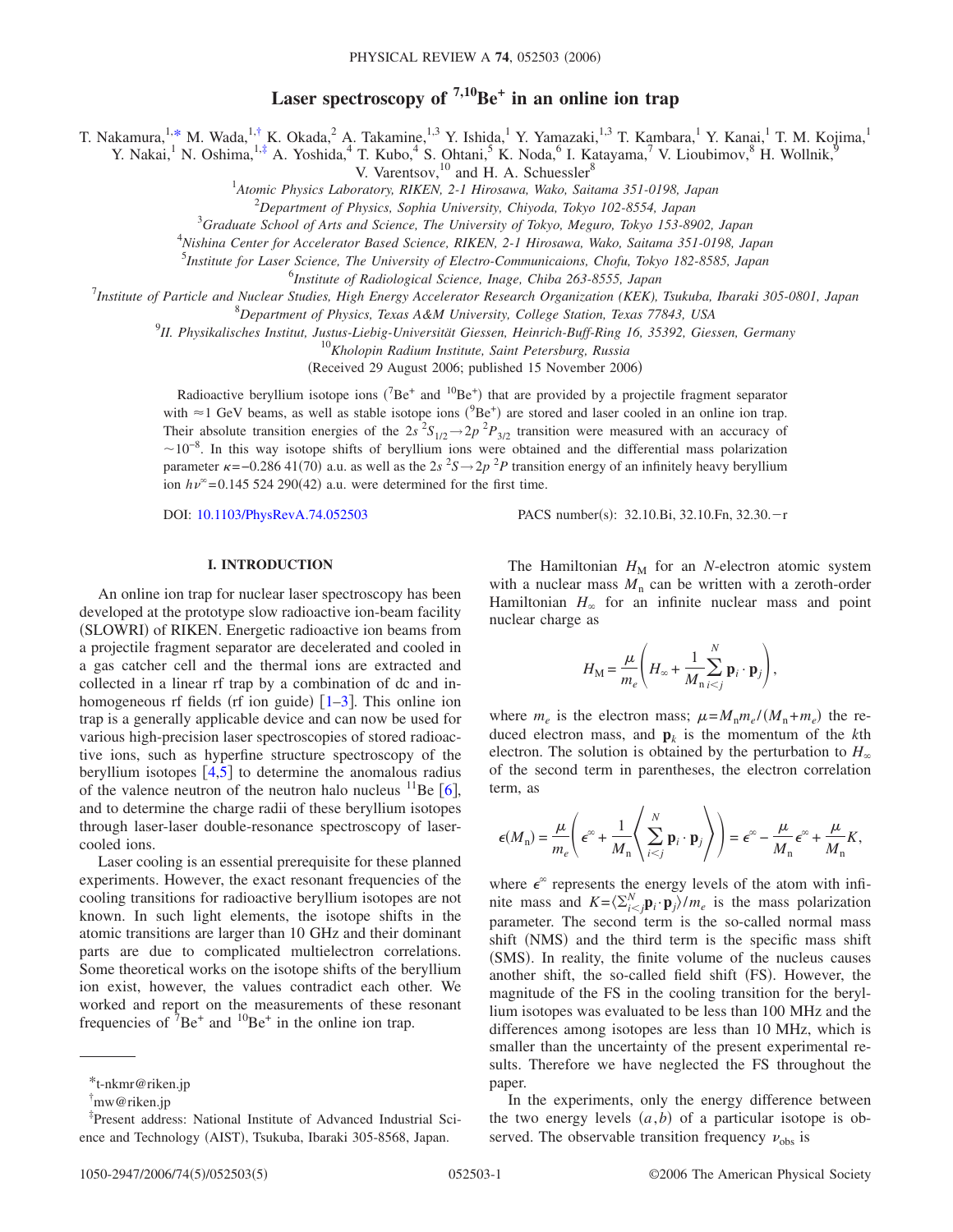<span id="page-1-0"></span>

FIG. 1. (Color online) Schematic overview of the experimental apparatus.

$$
h\nu_{\text{obs}} = \epsilon_a - \epsilon_b = h\nu^{\infty} - \frac{\mu}{M_n} h\nu^{\infty} + \frac{\mu}{M_n} \kappa,
$$
 (1)

<span id="page-1-1"></span>where  $\kappa = K_a - K_b$  is the differential mass polarization parameter and  $\nu^{\infty}$  is the transition frequency of an infinitely heavy mass ion. Thus, one can experimentally determine  $\nu^{\infty}$  and  $\kappa$ by measuring the resonance frequency of a particular transition for more than two isotopes. Since there is only one stable isotope in the beryllium element, the measurements on different radioactive isotopes are essential for this study.

### **II. EXPERIMENT**

The experiments were carried out at the RIKEN projectile fragment separator facility, RIPS  $[7]$  $[7]$  $[7]$ , where a prototype SLOWRI setup, which consists of a 2-m-long gas catcher cell with an rf carpet, a 60-cm-long SPIG (rf sixpole ion-beam guide) [[8,](#page-4-6)[9](#page-4-7)] and a linear rf trap are located downstream of RIPS (Fig. [1](#page-1-0)). A 100*A*-MeV  $^{13}$ C beam from the RIKEN ring cyclotron hits a production target made of 10-mm-thick beryllium metal. The radioactive beryllium nuclei produced in the fragmentation reactions are mass separated by the RIPS. The energetic beryllium ions thus obtained are injected through an energy degrader into a gas catcher cell filled with 13 hPa He gas. The beryllium ions are thermalized in the gas cell and extracted by a combination of dc and inhomogeneous rf fields produced in the rf carpet. The extracted ions are sent to a linear rf trap located in an ultrahigh vacuum chamber through the SPIG. The impurity ions that are mainly produced in the gas cell are eliminated by a quadrupole mass filter. The linear rf trap used for spectroscopy is made of gold-plated aluminum blocks with a hyperbolic shape having an inner separation distance  $2r_0$  of 16 mm. The electrodes are segmented into three 41-mm-long sections to provide an axial confinement field, and they are attached to a cryogenic head to reduce any impurities in the trap as well as to cool the buffer gas. The equilibrium temperature of the electrodes is estimated to be  $<50$  K.

The moderated beryllium ions form a continuous beam of a few eV and are injected into the trap while pulsed He buffer gas is used at a pressure of 10 mPa. During the accumulation period, rf voltages of  $\approx 400 V_{\text{pp}}$  at a frequency of 3.6 MHz are applied to the trap electrodes. However, in contrast, during the cooling period, the voltages are decreased to  $\approx$  100  $V_{\text{pp}}$  to reduce rf heating effects on the trapped ions. Cw laser radiation of 313 nm is introduced to the center of the trap under an angle of 10°. This radiation is generated by a ring dye laser followed by second harmonic generation with an external cavity. The typical intensity of the radiation was 1 mW. Fluorescence photons are detected by a photomultiplier and a two-dimensional photon counter. The polarization of the radiation is controlled by rotating a  $\lambda/4$  plate. A weak magnetic field of 0.54 mT is applied by a set of Helmholtz coils oriented along the direction of the laser radiation in order to define the quantization axis.

In our first online experiment,  ${}^{10}Be^+$  ions were trapped and laser cooled down to well below 1 K. This meant that we achieved a  $10^{13}$ -fold reduction in the kinetic energy of the ions, which was initially  $\approx$ 1 GeV and finally cooled to  $\approx 0.1$  meV. However, since the asymmetric fluorescence profile of the laser-cooled ions is not adequate to accurately determine the resonant frequency of interest, we measured the spectra of buffer gas-cooled ions in the online experiments. Buffer gas-cooled spectra of  ${}^{7}Be^{+}$  and  ${}^{10}Be^{+}$  ions are shown in Fig. [2.](#page-2-0) Doppler-limited as well as Doppler-free saturated absorption signals of the 626 nm fundamental dyelaser radiation were simultaneously measured in a molecular iodine cell with the laser scan in order to calibrate with the absolute frequencies that are described in the spectral atlas of the iodine molecule  $\lceil 10 \rceil$  $\lceil 10 \rceil$  $\lceil 10 \rceil$ . The fringes of a 300-mm-long Fabry-Pérot étalon were also recorded to determine the scale of the scanning frequency. From these spectra, the peak frequencies of the buffer gas-cooled  $^{7,10}$ Be<sup>+</sup> ions,  $\nu_{gc}^{7,10}$  were obtained to be

$$
v_{\text{gc}}^7 = 957\,347.369(56)\,\text{GHz}
$$
 and  
 $v_{\text{gc}}^{10} = 957\,413.839(35)\,\text{GHz}.$ 

Since the Doppler width of these buffer gas-cooled spectra were larger than the possible width due to the hyperfine splittings, one can in general assume that the peak frequencies of the spectra reflect the transition between the centers of gravity of the hyperfine states. However, one must consider the possibility to have an asymmetric peak shape due to partial optical pumping even in such buffer gas-cooled spectra. We therefore experimentally verified this assumption with stable <sup>9</sup>Be<sup>+</sup> ions by comparing buffer gas-cooled spectra with a narrow laser-cooled spectrum, which resolves the hyperfine splittings. We should also verify the known resonance frequency of the  $2s^2S \rightarrow 2p^2P$  transition of the <sup>9</sup>Be<sup>+</sup> ion, which is an extrapolated value from a measurement at a high magnetic field in a Penning trap  $\lceil 11 \rceil$  $\lceil 11 \rceil$  $\lceil 11 \rceil$ .

A spectrum of laser-cooled  $9Be^+$  ions obtained with  $\sigma^$ radiation is shown in Fig. [3.](#page-2-1) In this measurement, the number of ions, trapping condition, laser power, and scanning speed were carefully chosen to obtain a near-Lorentzian-shaped spectrum. We also compared this measurement with many different spectra, which often have the typical phasetransition profile  $[4]$  $[4]$  $[4]$ . The sharp drops just above the resonance center in these typical spectra were in good agreement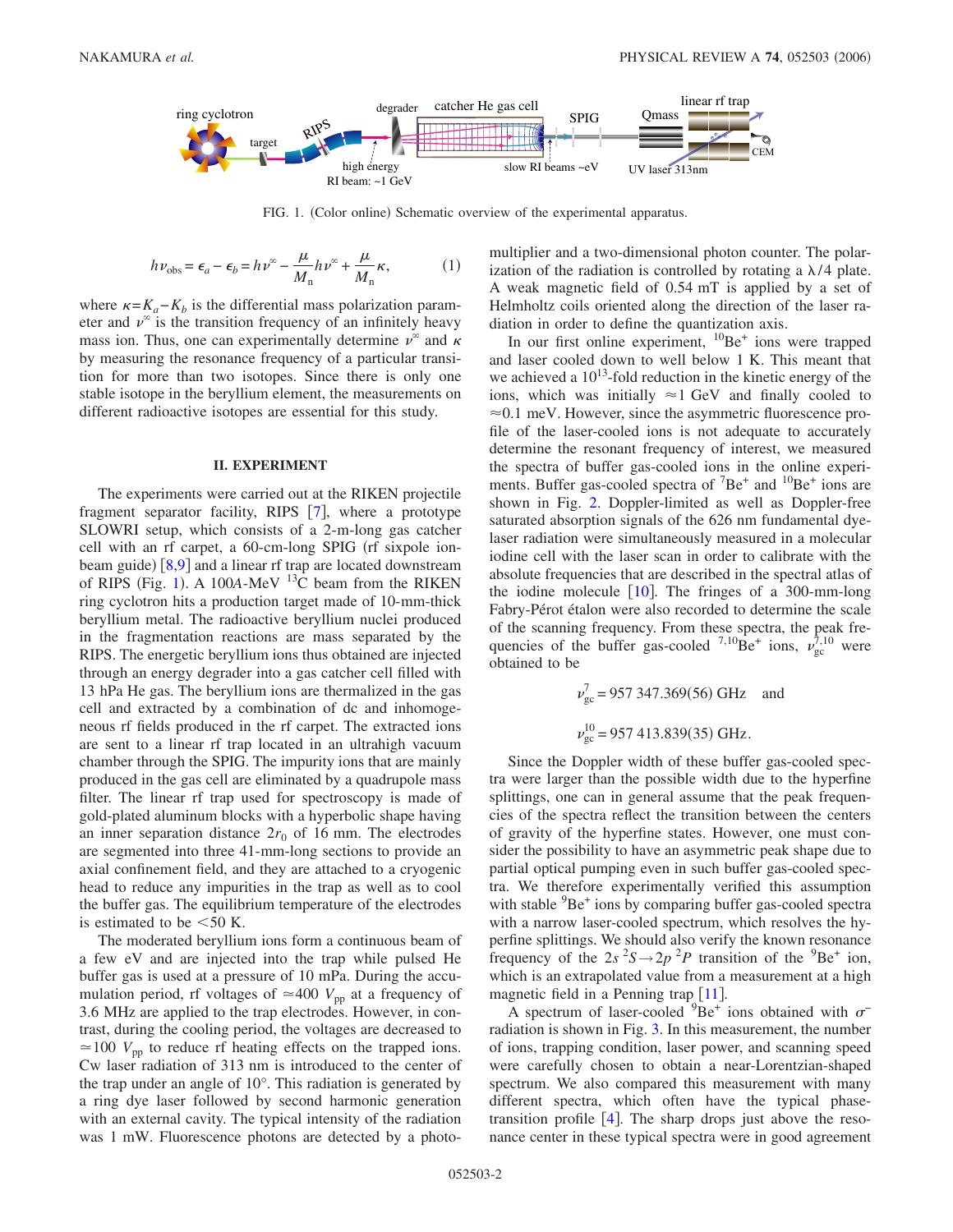<span id="page-2-0"></span>

FIG. 2. Laser-induced fluorescence spectra of buffer gas-cooled  $Be<sup>+</sup>$  (top) and  $<sup>10</sup>Be<sup>+</sup>$  (bottom) ions. Fluorescence intensities as well</sup> as absorption signals for frequency markers are recorded as a function of the laser frequency. Doppler-limited absorption signals in the iodine molecule  $(I2_{abs})$ , Doppler-free saturation absorption signals (I2<sub>sat</sub>), and interference fringes of a Fabry-Pérot étalon (FPE) are used for absolute laser-frequency markers. The fundamental IR laser frequencies are indicated at the bottom and the frequencydoubled UV laser frequencies are indicated at the top.

with the resonance center of the spectrum in Fig. [3.](#page-2-1) We determined the resonant frequency of the 2*s*  ${}^{2}S_{1/2}$ ,  $F=2$ ,  $M_F$  $=-2 \rightarrow 2p^{2}P_{3/2}$ , *F*=3, *M<sub>F</sub>*=−3 transition of  $P^{3}Be^{+}$  at *B*  $=0.54$  mT to be

 $v_{\text{pump}} = 957\,396.977(14)\,\text{GHz}.$ 

With this value the frequency of the transition between the centers of gravity at zero magnetic field  $\nu^9$  can be obtained by taking the contributions due to the hyperfine splitting and Zeeman shifts into account as

$$
\nu^9 = \nu_{\text{pump}} + (3/4)A_S + \mu_B B = 957\,396.515(14)\,\text{GHz},
$$

where  $A<sub>S</sub> = -625$  MHz is the magnetic hyperfine constant of the ground state of the  $^{9}Be^{+}$  ion [[5](#page-4-3)[,12](#page-4-10)] and  $\mu_B$  is the Bohr

<span id="page-2-1"></span>

FIG. 3. Laser-induced fluorescence spectrum of laser-cooled  $^{9}$ Be<sup>+</sup> ions.

magneton. The third term is the magnetic-field dependence due to the difference of the *g* factors in the two states.

Many buffer gas-cooled spectra of <sup>9</sup>Be<sup>+</sup> were also measured under similar conditions to the online experiment on  $7Be<sup>+</sup>$  ions, and the results are plotted in a histogram, as shown in Fig. [4.](#page-2-2) It can be seen that the location of the peak varies somewhat around the average. However, the average value of 957 396.538(93) GHz is in good agreement with  $v^9$ . From these analyses, we conclude that the peak frequencies measured in the buffer gas-cooled spectra correspond to the transitions between the centers of gravity of the hyperfine splittings within the experimental error. Therefore, we take  $v^7 = v_{\text{gc}}^7$  and  $v^{10} = v_{\text{gc}}^{10}$ . However, the width of the fluctuation in these analyses should be added to the systematic error in  $\nu^7$ while it is not necessary for  $v^{10}$ , since there are no hyperfine splittings in  ${}^{10}Be^+$ .

<span id="page-2-2"></span>

FIG. 4. Histogram of observed peak frequencies of buffer gascooled  ${}^{9}Be^+$  ions. The average value  $[\bullet, 957 396.538(93) \text{ GHz}]$  is in agreement with the obtained value of the 2*s*  ${}^{2}S_{1/2}$   $\rightarrow$  2*p*  ${}^{2}P_{3/2}$  transition  $[O, 957 396.515(14) \text{ GHz}]$  from the optically pumped 2*s* <sup>2</sup>*S*<sub>1/2</sub>, *F* = 2, *M<sub>F</sub>* = −2 → 2*p* <sup>2</sup>*P*<sub>3/2</sub>, *F* = 3, *M<sub>F</sub>* = −3 transition frequency ( $\triangle$ ,  $\nu_{\text{pump}}$ ) of laser-cooled <sup>9</sup>Be<sup>+</sup> ions. The 2*s* <sup>2</sup>S<sub>1/2</sub>  $\rightarrow$  2*p*<sup>2</sup> $P_{3/2}$  transition frequency in Ref. [[11](#page-4-9)] ( $\square$ ) is also indicated for comparison.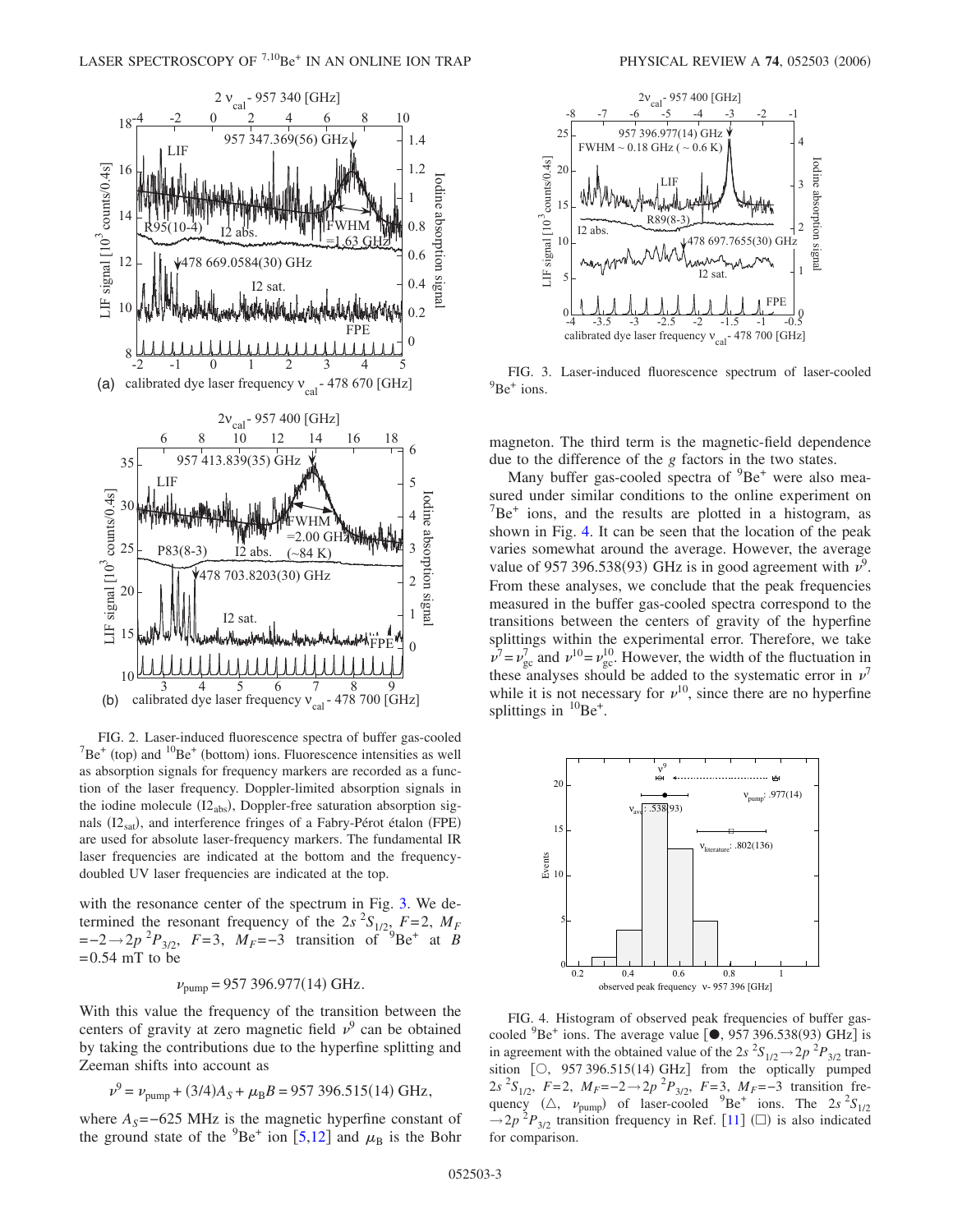<span id="page-3-0"></span>TABLE I. Experimental results for the  $2s^2S_{1/2}$ - $2p^2P_{3/2}$  transi-tion of <sup>7,9,[1](#page-1-1)0</sup>Be<sup>+</sup>  $(\nu^{7,9,10})$  and results of the fit with Eq. (1)  $(\nu^{\infty}, \kappa/h)$ . All the frequencies are in units of THz.

| A          | $\mu/M_{\rm n}$ [10 <sup>-5</sup> ] <sup>a</sup> | ν                 |
|------------|--------------------------------------------------|-------------------|
| 7          | 7.819 781 82(13)                                 | 957.347 369(124)  |
| 9          | $6.088$ 204 76(29)                               | 957.396 515(14)   |
| 10         | 5.479 285 28(24)                                 | 957.413 839(35)   |
| 11         | 4.978 033 7(31)                                  | $957.42807(36)^b$ |
| $\infty$   | 0                                                | 957.569 55(28)    |
| $\kappa/h$ |                                                  | $-1884.5(46)$     |

<sup>a</sup>Atomic masses *M* are taken from Ref. [[13](#page-4-15)] and  $M_n = M - 4m_e$ . Evaluated from the fit values  $v^{\infty}$ ,  $\kappa$ , and the mass of <sup>11</sup>Be.

#### **III. DISCUSSION**

The final results of the resonance frequencies of the  $2s^{2}S_{1/2}$ -2*p*<sup>2</sup> $P_{3/2}$  transition  $\nu^{7,9,10}$  of the <sup>7,9,10</sup>Be<sup>+</sup> isotope ions and the values of  $\nu^{\infty}$  and  $\kappa$  obtained by fitting with Eq. ([1](#page-1-1)) are tabulated in Table [I.](#page-3-0) To clarify the different contributions to the isotope shifts,  $\nu^A$  is plotted as a function of  $\mu/M_{\rm n}$  (Fig. [5](#page-3-1)). The deviations of each resonant frequency from the fit are indicated in the bottom of Fig. [5.](#page-3-1) The open box at  $A = 9$  is an old value from the literature  $[11]$  $[11]$  $[11]$ . This large discrepancy from the fit supports our assumption that the extrapolation from the high magnetic field caused a systematic error.

The present experimental results are compared with three different theoretical calculations  $[14–17]$  $[14–17]$  $[14–17]$  $[14–17]$ , as shown in Table [II.](#page-3-2) Since all the theoretical values are calculated for the energy levels of  $2s^2S$  and  $2p^2P$  states,  $\nu^{\infty}$  for the  $2s^2S$  $\rightarrow$  2*p* <sup>2</sup>*P* transition is evaluated to be 957 503.83(28) GHz using the fine-structure splitting of  $197.150(64)$  GHz  $[11]$  $[11]$  $[11]$ while the dependence of  $K$  on the total spin  $J$  is ignored. Chung et al. [[14,](#page-4-11)[15](#page-4-13)] used a full-core plus correlation (FCPC) method with multiconfiguration interaction (CI) wave functions for the  $2<sup>2</sup>S$  state and a restricted variation method (RVM) for the  $2^2P$  state including a relativistic correction. Yan *et al.* [[16](#page-4-14)] used high-precision variational wave func-

<span id="page-3-1"></span>

FIG. 5. Resonance frequencies  $v^A$  (2s  ${}^2S_{1/2}$ -2p  ${}^2P_{3/2}$ ) are plotted as a function of  $\mu/M$ <sub>n</sub> to indicate the two contributions—the NMS and the SMS—to the isotope shifts. The deviations from the fits are also indicated at the bottom.

tions in Hylleraas coordinates. Yamanaka  $\lceil 17 \rceil$  $\lceil 17 \rceil$  $\lceil 17 \rceil$  used a configuration interaction (CI) wave function with Slater-type orbitals (STO). For  $h\nu^{\infty}$ , the FCPC and RVM methods with relativistic correction give the best value, but it is still smaller than the experimental value by six  $\sigma$ . Other nonrelativistic calculations disagree with the experimental value by more than 0.06%; this is much larger than the quoted uncertainties or displayed digits. It should be noted that the  $h\nu^{\infty}$ values in the FCPC and RVM methods without relativistic correction are almost identical to the value of the Hylleraas calculation. For the differential mass-polarization parameter  $\kappa$ , on the other hand, the Hylleraas calculation agrees within the present experimental uncertainty. In summary, the present theoretical calculations are not sufficient for one of our future goals, namely, to subtract the mass shifts from

<span id="page-3-2"></span>TABLE II. Comparisons of the present experimental values of  $v^{\infty}$  and  $\kappa$  with theoretical values [[14](#page-4-11)[–17](#page-4-12)]. All the values are indicated in units of a.u.  $2R_{\infty}c = 2 \times 3.289841960360(22) \times 10^{15}$  Hz [[18](#page-4-16)] is used in the conversion.

|                                                           | This work<br>experiment | FCPC $(2^2S)$ ,<br>RVM $(2^2P)$ [14,15] | Hylleraas $\lceil 16 \rceil$ | CI (STO) [17]              |
|-----------------------------------------------------------|-------------------------|-----------------------------------------|------------------------------|----------------------------|
| $\epsilon^{\infty}(2^{2}P)$                               |                         | $-14.1815557$                           | $-14.17933333$               | $-14.1779238$              |
| $\epsilon^{\infty}(2^{2}S)$                               |                         | $-14.3270863(11)$                       | $-14.3247632$                | $-14.3236857$              |
| $h\nu^{\infty}$                                           | $0.145$ 524 290(42)     | 0.1455306(11)                           | 0.145 429 884                | 0.145 761 9                |
| $h\nu_{\text{expt}}^{\infty}h\nu_{\text{theor}}^{\infty}$ |                         | $-6.3(11) \times 10^{-6}$               | $94.41(4) \times 10^{-6}$    | $-237.6 \times 10^{-6}$    |
| K(2 <sup>2</sup> P)                                       |                         | 0.1669                                  | 0.165 94                     | 0.165 99                   |
| K(2 <sup>2</sup> S)                                       |                         | 0.4534                                  | 0.452 70                     | 0.451 25                   |
| $\kappa$                                                  | $-0.28641(70)$          | $-0.2875$                               | $-0.28676$                   | $-0.28526$                 |
| $\kappa_{\rm expt}$ - $\kappa_{\rm theor}$                |                         | $1.1(7) \times 10^{-3}$                 | $0.35(70) \times 10^{-3}$    | $-1.15(70) \times 10^{-3}$ |